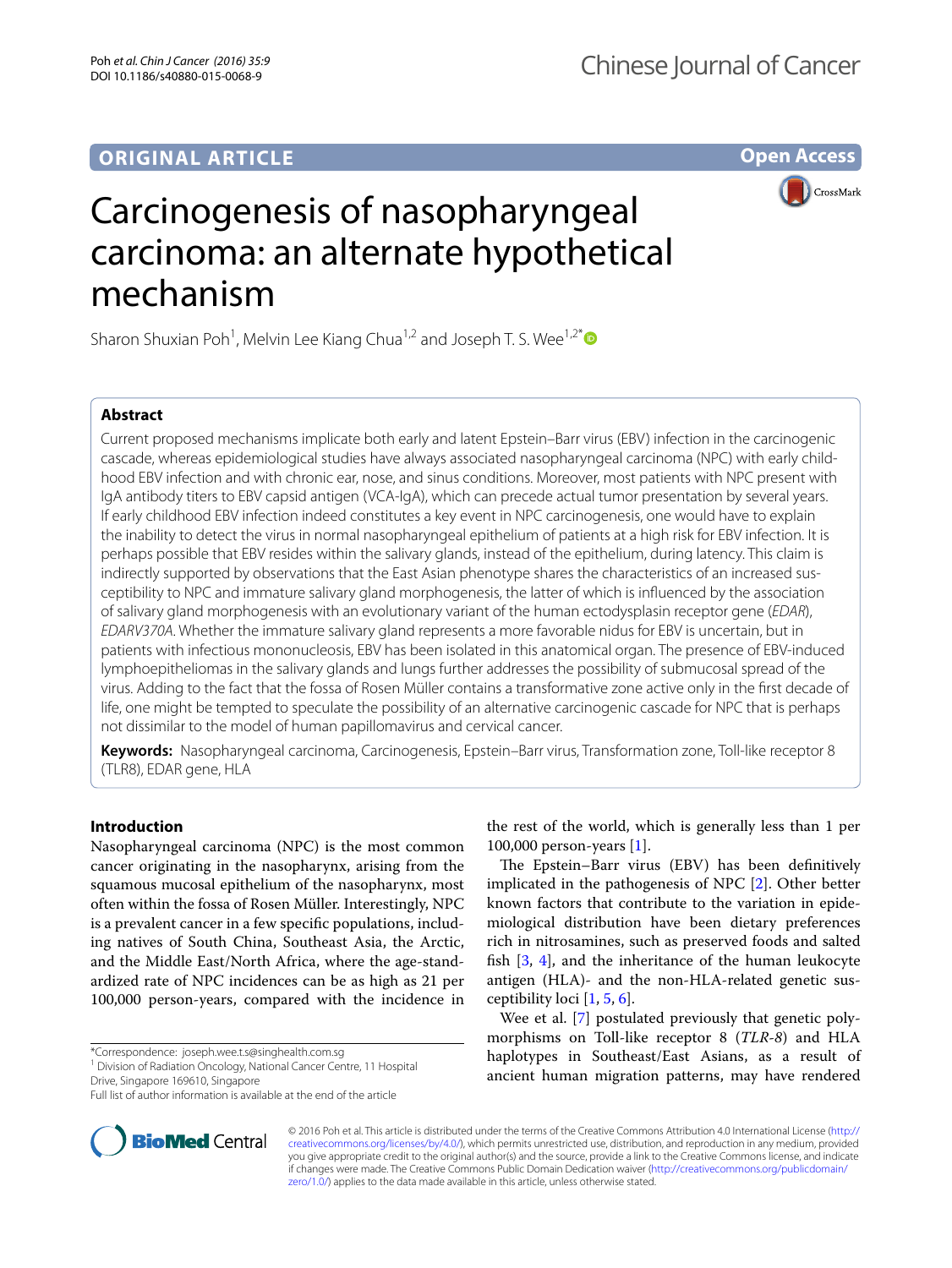these ethnic groups more susceptible to infection-associated cancers, including NPC. In this paper, we postulate a mechanism for the genetic transmission and subsequent pathogenesis of NPC, building on the ideas of the prior paper, as well as in-depth studies on the epidemiological, genetic, and immunological characteristics of this susceptible patient group.

## **Background**

## **Common genetic susceptibility of Southeast/East Asians to chronic infections**

Wee et al. [[8](#page-6-7)] first postulated that all populations at risk of NPC within Asia were traceable by blood linkage to the Bai-Yue ancestral population as a result of the migration histories of the peoples of Southeast Asia.

Furthermore, based on genetic and anthropological evidence, this group might have inherited unique genetic polymorphisms as a result of a genetic bottleneck occurring at the Last Glacial Maximum more than 30,000 years ago, which may explain their susceptibility to chronic infections and, thus, infection-associated cancers such as NPC [\[8](#page-6-7)].

## **EBV‑associated disease patterns**

EBV has been implicated in carcinogenesis since the discovery of its implication in Burkitt's lymphoma in sub-Saharan Africa in the 1960s [\[9](#page-6-8)]. The virus has been found to be a potent lymphotropic agent that is capable of transforming B cells in vitro into a state of continuous proliferation called "immortalization." In recent years, both serological detection of elevated virus titers and molecular techniques permitting detection of latent EBV within tumor cells have reinforced the role of EBV in the pathogenesis of several malignancies [\[10](#page-6-9)]. However, EBV-associated conditions have unique patterns of epidemiological predilection.

EBV-associated diseases that are common among East Asians but rare in non-East Asian populations include natural killer (NK)/T cell lymphomas and NPC; in contrast, conditions that are more rarely found in East Asians but are common in the western world include infectious mononucleosis (IM) and its associated conditions—multiple sclerosis (MS) and EBV-related Hodgkin's lymphoma (HL). It would thus appear that the East Asian phenotype may be vulnerable to some EBV-related conditions but is equally protective against other conditions associated with the same virus.

It has been postulated that early exposure to EBV could contribute to protecting East Asians from IM and MS, which are much more common in western countries [\[11](#page-6-10)]. Personal hygiene and genetic transmission have been proposed to result in EBV infection in the early years of life. In any case, it may be logical to infer that early infection predisposes one to NK/T-cell lymphomas and NPC, whereas those who are not exposed to early infection with EBV are more likely to develop IM and MS later

#### **Genetic susceptibility and chronic EBV infection**

Considering the genetic factors and EBV-associated disease patterns, our proposed theory of the mechanism aims to unify these observations and explain the carcinogenic cascade of NPC. We propose that there is a common genetic susceptibility in populations that are prone to NPC as a result of common ancestral origins, which in turn results in a tendency towards EBV chronic infection at an early age. Thereafter, the addition of some environmental insult (such as nitrosamines as previously proposed [[4,](#page-6-3) [5\]](#page-6-4)) results in the malignant transformation of the nasopharyngeal epithelium to NPC.

## **Early EBV infection and chronic sino‑nasal conditions**

## **Early EBV infection**

in life.

Epidemiological studies have always associated NPC with EBV infection in early life [[12\]](#page-6-11). When EBV infection occurs later, perhaps in the teens, it is more likely to be associated with IM and HL.

Considering HL, the incidence pattern of this malignancy follows a conspicuous bimodal age distribution that seemingly varies with the level of socioeconomic development and, thus, environmental risk factors. In the more affluent western hemisphere populations, HL incidence peaks have been observed in younger adults and older adults, but the former is much less apparent in the East Asian population, in which reported incidences of HL in the first four decades of life are extremely low [\[13](#page-6-12)].

However, this has changed in recent decades, as illustrated by analyses of data from the population-based Singapore Cancer Registry for the period of 1968–2004 [[14\]](#page-6-13), a period during which Singapore had undergone marked improvements in socioeconomic and hygiene standards towards that of affluent western societies. Over time and with the increasing socioeconomic levels, the incidence of HL has been increasing in adolescents and younger adults, with a distinctive incidence peak emerging in these age groups. Currently, cities such as Singapore and Hong Kong have a disease pattern of HL almost similar to that of a Western society. This could be related in part to the possibility that EBV infection is now occurring later in life in these populations. In parallel to this phenomenon is the decline in the incidence of NPC in both Singapore and Hong Kong but not in certain parts of South China, where the socioeconomic status remains low. This finding supports the notion that a delay in EBV infection changes the pattern of disease from NPC to HL.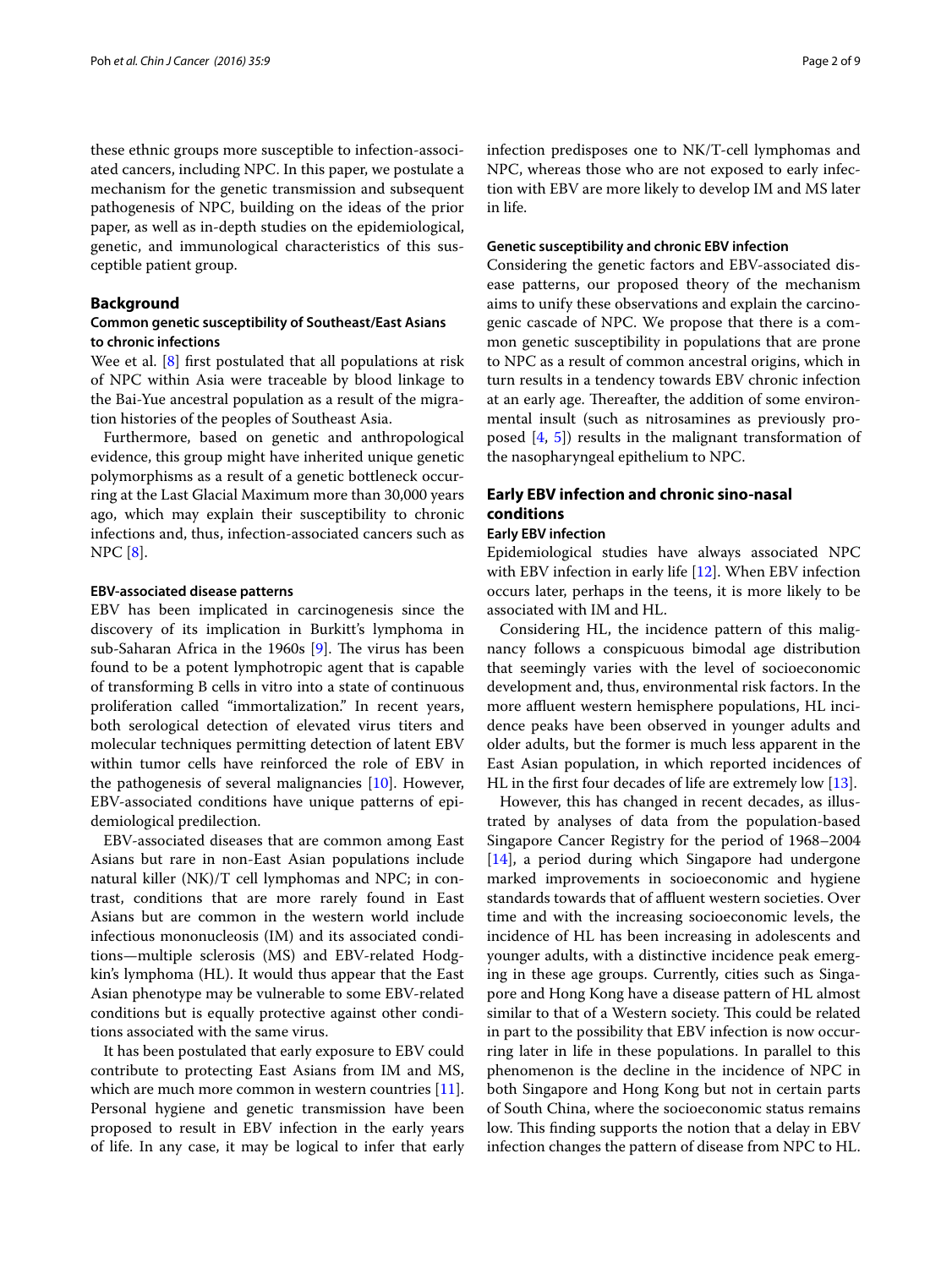It is also interesting that an apparent latitude effect exists for MS (which appears to be related to EBV and HL), with this disease affecting mainly those in the temperate countries, except for the Japanese and Greenland Eskimos. However, we interpret this to be more related to "ethnic" predisposition than latitude, and we argue that Japanese and Eskimos, as Mongoloids, are likely more susceptible to early EBV infection than Caucasians. Mongoloid is a phenotype that is associated with the evolutionary variant of the ectodysplasin A receptor (*EDAR*) gene (*EDARV370A*) that rise to straight hair and increased numbers of sebaceous glands. In the same vein, a higher percentage of East Asians (80%) have a unique Toll-like receptor 8 (*TLR8* gene polymorphism) compared with Caucasians and Africans [[15\]](#page-6-14).

#### **Chronic sino‑nasal conditions**

Historical epidemiological surveys have consistently shown that there appears to be an excess incidence of NPC among individuals who have a history of chronic ear and nose diseases [[15–](#page-6-14)[20\]](#page-6-15). A study from Chang Gung Memorial Hospital, for example, demonstrated that NPC patients had a higher incidence of mucosal sinus abnormalities especially in the posterior ethmoid and sphenoid sinus compared with non-NPC patients, and that males had a higher incidence of sinus abnormalities compared with females [\[21](#page-6-16)]. Additionally, other recent papers analysing data from the National Taiwan Insurance database demonstrated that the odds ratio (OR) of prior chronic rhino-sinusitis (CRS) for subjects with NPC is 3.83 [95% confidence interval (CI) 3.23– 4.53] compared with controls after adjusting for income, urbanization, geographic location, tobacco use, and alcohol abuse/dependence syndrome [\[22](#page-6-17)[–24](#page-6-18)]. Individuals with ≥4 visits for allergic rhinitis per year were also significantly associated with an increased risk of developing NPC [\[25](#page-6-19)].

A previous study from the United States Navy further suggested that patients with refractory CRS appeared to suffer from a mild to moderate acquired immune deficiency after surgery that was possibly caused by a chronic EBV infection [[26\]](#page-6-20). Two papers looking for the presence of viruses in specimens obtained from surgery for CRS revealed the presence of EBV, suggesting that EBV may be a cause for the chronic inflammation [\[27,](#page-6-21) [28](#page-6-22)].

What is also intriguing is that CRS in East Asia appears to differ from CRS in the West, with Western CRS having a more eosinophilic infiltration (i.e., allergic), whereas its Asian counterpart is more neutrophilic (i.e., infection-related) [\[29](#page-7-0), [30](#page-7-1)]. In addition to this well-recognized difference, a study from Singapore demonstrated that a predominant infiltration of lymphocytes, especially  $CD8<sup>+</sup>$  T cells and NK cells, may play a key role in the pathogenesis of nasal polyps and chronic sinusitis [\[31](#page-7-2)].

#### **Pre‑malignant EBV serological changes**

Most NPC patients present with IgA antibodies to EBV viral capsid antigen (EBV-VCA) and EBV nuclear antigen 1 (EBNA1), and previous studies have shown that such IgA responses often precede tumor presentation by several years [[32\]](#page-7-3).

## **Mechanism for early and chronic EBV infection "3‑hit" hypothesis for chronic EBV infection**

Wee et al. [[7\]](#page-6-6) previously proposed that the stark population differences in the risks for developing NPC could be explained by defects in the subject's innate immunity and cell-mediated immunity, specifically in *TLR8* and HLAdependent cell-mediated immunity.

Building on the above information, we now propose a "3-hit" hypothesis for chronic EBV infection as the initial process in the NPC carcinogenesis cascade in these susceptible population groups. It is characterized by the following events in the order indicated: (1) *TLR8* polymorphism leads to faulty innate immunity; (2) early EBV infection occurs during neonatal life; and (3) susceptible HLA leads to faulty cell-mediated immunity.

#### **"1st hit":** *TLR8* **polymorphism**

TLRs regulate our innate and adaptive immune response to microbial infections and, more recently, have been shown to play a role in inflammation and the pathogenesis of cancer [[33](#page-7-4)]. Wee et al. [\[7](#page-6-6)] previously proposed *TLR8* as a likely candidate for susceptibility to NPC based on an analysis of past genetic and epidemiological research.

First, it has been found that East Asians harbor specific polymorphisms in the *TLR8* gene that are distinct from Caucasians and Africans, which may lead to a functional loss/reduction of this immune mechanism [\[15\]](#page-6-14). It is further suggested that these unique *TLR8* polymorphisms are a result of evolutionary selection due to human migration patterns [[7\]](#page-6-6). It is also interesting to note that in the Waldeyer's ring, *TLR8* expression is highly variable between patients, indicating a further possible difference in susceptibility between patient groups [[33](#page-7-4)].

Another coincidence is the fact that *TLR8* is found on the X-chromosome (Xp22), which could explain a linkage between X-linked recessive polymorphisms in this gene and the 3:1 male to female incidence ratio in NPC. This would be consistent with the proposal of Hu et al. [[34](#page-7-5)] for a South Chinese-specific, recessive NPC gene that is closely linked to the HLA region as a major determinant of NPC associated with this population.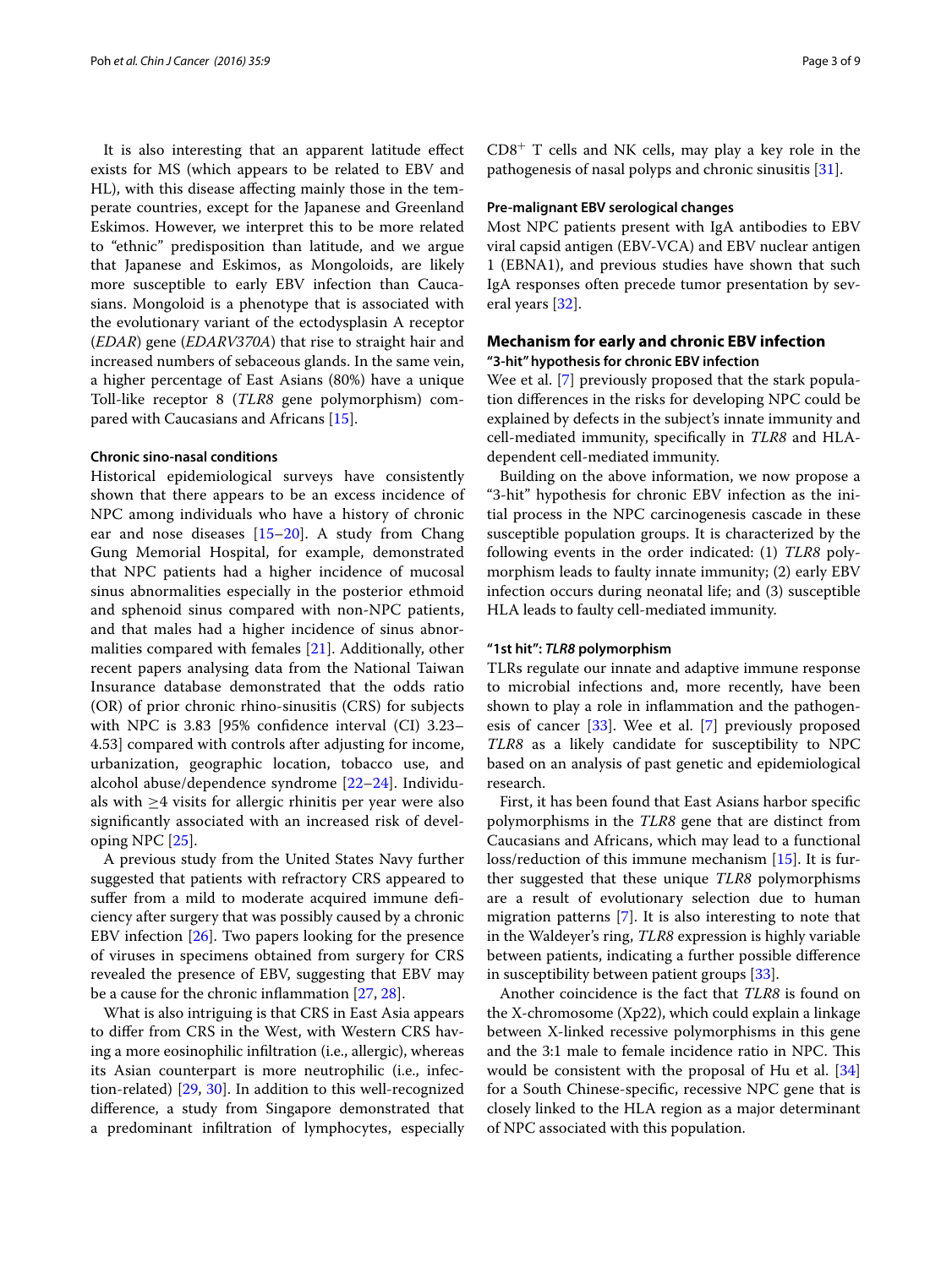Finally, *TLR8* is the only known mature *TLR* that functions during neonatal life [\[35\]](#page-7-6). With increasing age, other classes of *TLRs* are mature and are able to tackle the EBV infection, thus compensating for any negative effects due to an impaired *TLR8* immune response. Collectively, these pieces of evidence implicate *TLR8* in early EBV infection, prior to the progression to a chronic infection.

## **"2nd hit": early neonatal infection with EBV**

Previous studies have determined that in regions where NPC is endemic, primary EBV infections are usually acquired at an early age  $[36]$  $[36]$ . Serologic surveys have shown that primary EBV infections occur generally under the age of 5 years and, in most cases, occur during infancy in South China, where NPC is most frequent [[37–](#page-7-8)[39](#page-7-9)]. This also appears to be the case in Greenland Eskimos, another population that is at a high risk for NPC and has been postulated to have similar genetic polymorphisms leading to increased EBV chronic infection susceptibility [[40\]](#page-7-10).

#### **"3rd hit": susceptible HLA**

The HLA complex is defined by the genes of the major histocompatibility complex (MHC) located on the chromosome 6 and they code for cell surface proteins that are involved in the antigen presentation for a generation of host immune responses. HLA genes possess a large number of polymorphisms, with more than 1980 unique known alleles and varying allelic frequencies among different racial groups, which result in differences that affect either peptide presentation or cellular interactions with the T-cell receptor and, consequently, inter-individual variation in cell-mediated immunity. With this background, it is entirely plausible to believe that the genetic polymorphisms associated with HLA play a part in inducing susceptibility to EBV-related diseases such as NPC [\[10](#page-6-9), [41](#page-7-11)].

On this note, a number of studies have reported associations between HLA genes and NPC. A possible association was first identified in Singapore in 1974, when examining an association between the HLA-A2 phenotype and the risk of NPC among Chinese in Singapore [[42\]](#page-7-12). Subsequent studies from high-incidence populations indicated that individuals with A2 and BW46 or with A2–BW46, AW19–B17, and A2–B16 haplotypes are at an increased risk of NPC. The individuals with B17\*, B18\*, and B35\* alleles from high- and mid-incidence populations also have increased frequencies of NPC [\[43](#page-7-13), [44\]](#page-7-14). Conversely, A\*31, B\*13, and the associated haplotype A\*30–B\*13 have been reported to confer protection against NPC [\[44](#page-7-14), [45\]](#page-7-15).

Further insights in this regard can be gained by comparing the predominant HLA gene haplotypes in

populations with differing risks of NPC. In the Chaoshanese, a population group in the Guangdong Province of South China with a high incidence of NPC, the HLA alleles B\*46, B\*38, and B\*58 and the related haplotypes A\*02–B\*46 and A\*33–B\*58 have been found to be prevalent [\[45](#page-7-15)]. These HLA genes have previously been positively associated with NPC susceptibility [[6,](#page-6-5) [45\]](#page-7-15). In contrast, A\*31 and B\*13, two alleles that possess highly protective effects on NPC, and the associated haplotype A\*30–B\*13 were predominantly high in northern Chinese, a population with low incidence of NPC [\[45\]](#page-7-15).

In a study to investigate East Asian genetic diversity, Di and Sanchez-Mazas [[46\]](#page-7-16) found that some HLA alleles observed in southern East Asian populations are virtually unique in Asia. Thus, HLA A\*02-07 and B\*46-01, which represent the haplotypes with an increased risk of NPC are found mainly in southern East Asian populations and less frequently observed in northern East Asian populations.

Recent genome-wide association studies (GWAS) in susceptible populations also concluded that NPC is associated with HLA genetic variants in the MHC region on the chromosome 6.

In addition, we can examine other EBV-associated diseases for further evidence of HLA-linked genetic susceptibility to EBV chronic infections. Elevated levels of anti-EBV antibodies have been associated with an increased risk of HL. It has been shown that HLA class II variants influence the anti-EBNA-1 IgG titers in a study on a European population, thus reinforcing the role of the same variants in the risk of HL [[47](#page-7-17)]. Separately, Hjalgrim et al. [[47\]](#page-7-17) demonstrated that HLA class I-restricted, EBV-specific, cytotoxic T-cell responses and events in the early immune response to IM play critical roles in the pathogenesis of EBV-related HL, whereas Brennan et al. [[48\]](#page-7-18) demonstrated that inefficient T-cell control over the proliferation of EBV-positive B cells and malignant, EBV-positive Hodgkin Reed Sternberg cells in individuals with the HLA-A\*01 allele bears the same effect. Finally, in a study of pediatric transplant patients, the HLA-A\*02 allele expression was predominant in patients with a chronically high EBV viral load [[49\]](#page-7-19).

Taken together, these findings support the notion that NPC-prone populations possess variations in HLA gene loci that could contribute to a phenotype of impaired cell-mediated immunity that is prone to chronic infections, in this specific instance, EBV infection.

To conclude, we propose the novel, though untested, "3-hit" model as the scientific basis for a typical East Asian NPC patient to acquire chronic EBV infection:

(a) A germline *TLR8* polymorphism (80% allele frequency);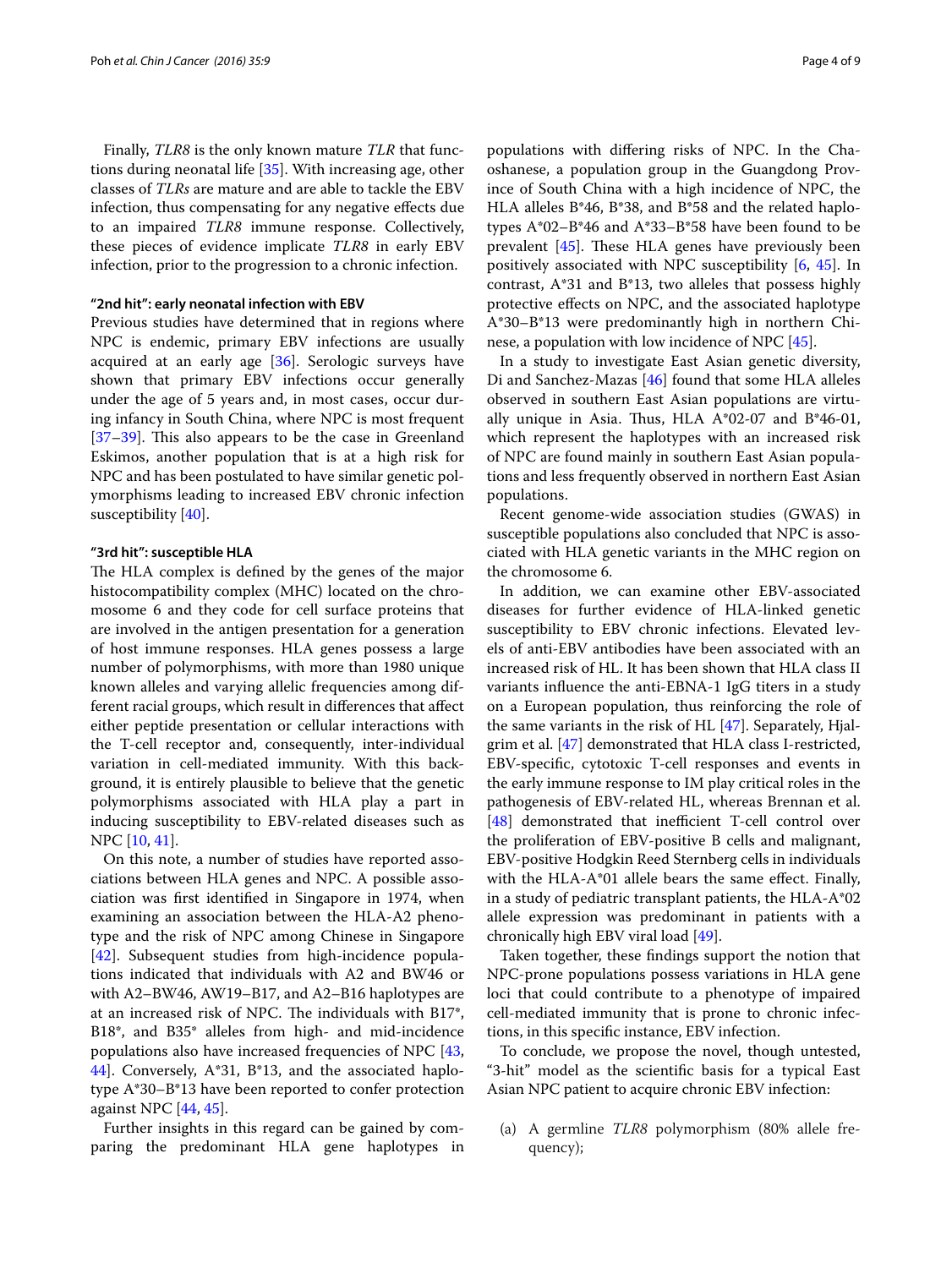- (b) The inheritance of a susceptible HLA gene locus/ loci (HLA A\*0207 and HLA B\*4601 have a 13% and 16% prevalence, respectively, in Hong Kong—the total at risk of susceptible HLA gene would then be approximately 29%) [\[50\]](#page-7-20); and
- (c) An infection occurring during neonatal life (assuming a 20% infection rate every 4 months of life [[51](#page-7-21), [52](#page-7-22)], or only 5% per month); with increasing age, other TLRs will mature and reduce the likelihood of EBV infection.

Extrapolating from these numbers, the crude estimate of the "incidence" of individuals fulfilling all three criteria would be 1.2% ( $0.8 \times 0.3 \times 0.05 = 0.012$  or approximately 1 per 100 persons), which is somewhat in accordance with the reported incidences of NPC in Hong Kong [[53](#page-7-23)].

Four studies have examined the presence of EBV in "normal" Chinese adults. Chan et al. [[54\]](#page-7-24) and Sam et al. [[55\]](#page-7-25) failed to detect EBV in 23 "normal" nasopharyngeal biopsies each. In contrast, Tsai et al. [[56](#page-7-26)] found EBV by polymerase chain reaction in 7 of 61 patients without neoplasia, and Huang et al. [\[57](#page-7-27)] found that only 2 of the 202 healthy subjects who had elevated antibody levels were DNase-positive. Thus, of the 309 total "normal" nasopharyngeal biopsies, 9 were found to have EBV, or approximately 3 per 100 "normal" subjects, as per our estimates.

## **Salivary gland cell: the epithelial cell harboring EBV**

#### **Evidence for NPC's association with salivary gland cells**

NPC is widely considered to be squamous in origin, although Li et al. [[58\]](#page-7-28) proposed that at least one variant of NPC might arise from the basal cells of respiratory epithelium. That said, an intriguing fact of EBV-associated NPC is the inability to detect EBV in the nasopharyngeal epithelium of high-risk individuals; however, the virus is persistently detected, even in the early stages of malignant transformation. One thus wonders whether EBV resides in other anatomical sites in the latent stages following acute infection. A possible site could be the minor salivary glands in the nasopharynx or the adjacent oropharynx. The occurrence of "Eskimoma", a lymphoepithelial carcinoma of the parotid gland that is characterized by raised EBV serology and a similar histology to NPC, raises this possibility [\[59](#page-7-29)]. Lymphoepithelioma-like carcinoma of the lung is another example, and is indistinguishable from undifferentiated NPC [\[60](#page-7-30)]. In IM, where primary transmission is through the saliva, EBV is detectable in non-cancer lesions of the salivary glands [[61](#page-7-31)[–63](#page-7-32)], again supporting the notion of the salivary gland cell as a possible nidus for EBV in the latent phase.

Although NPC is considered histologically to be of squamous origin, several pathologists have questioned this. Li et al.  $[58]$  $[58]$  and Lin et al.  $[64]$  $[64]$  proposed that at least one variant of NPC might arise from the basal cells of the respiratory epithelium.

NPC is also known to spread sub-mucosally. Sham et al. [[65\]](#page-7-34) demonstrated that approximately 14% of patients have the sub-mucosal growth pattern in NPC. Occult microscopic extension of a tumor that was not detected on endoscopy was found in a further 50% of patients.

Another provocative suggestion in this regard relates to the prevalence of *EDARV370A* among East Asians. *EDAR* is a cell-surface receptor for ectodysplasin A and plays a pivotal role in the development of ectodermal tissue. Jaskoll et al. [\[66](#page-7-35)] demonstrated that the *EDAR* gene signaling is essential for embryonic submandibular salivary gland development, whereas Kallapravit et al. [[67](#page-7-36)] demonstrated that the histological structures of the sebaceous glands in adult Siamese seemed to be more juvenile than those of white and black Americans. It is thus possible that that the abundance of immaturely formed minor salivary glands found in the epithelium of East Asians provides a more conducive nidus for EBV.

#### **Mouse model**

In a mouse model, Ptaschinski et al. [\[68\]](#page-7-37) demonstrated that infection of the neonatal mouse with murine gammaherpesvirus-68 (γHV-68) results in an enhanced viral persistence in the lungs and an absence of IM syndrome. They observed that the persistence of the herpes virus is age-dependent, as is the development of IM-like syndrome. *TLR8* is non-functional in mice because it lacks five amino acids  $[69]$  $[69]$ , which may explain why γHV-68 is found in the lungs of mice when they are infected as pups.

## **Transformation zone in the fossa of Rosen Müller Histology of the fossa of Rosen Müller**

The submucosal glands of the nasopharynx have the histological structure of a salivary gland, being composed of mucous and serous acini, as well as mucous acini with serous demilunes [\[70\]](#page-7-39).

It has been demonstrated that in the nasopharynx, there is a transitional zone between the ciliated columnar respiratory and the stratified squamous epithelium [\[71](#page-7-40)]. This intermediate epithelium showed gradations ranging from stratified low-columnar through stratified cuboidal to stratified squamous type [[72\]](#page-7-41). However, the presence of this transformational zone is only active during the period of fetal development to the first 10 years of life [[73\]](#page-7-42); thus, any changes to the epithelium induced by viral insults must occur early in life, which would coincide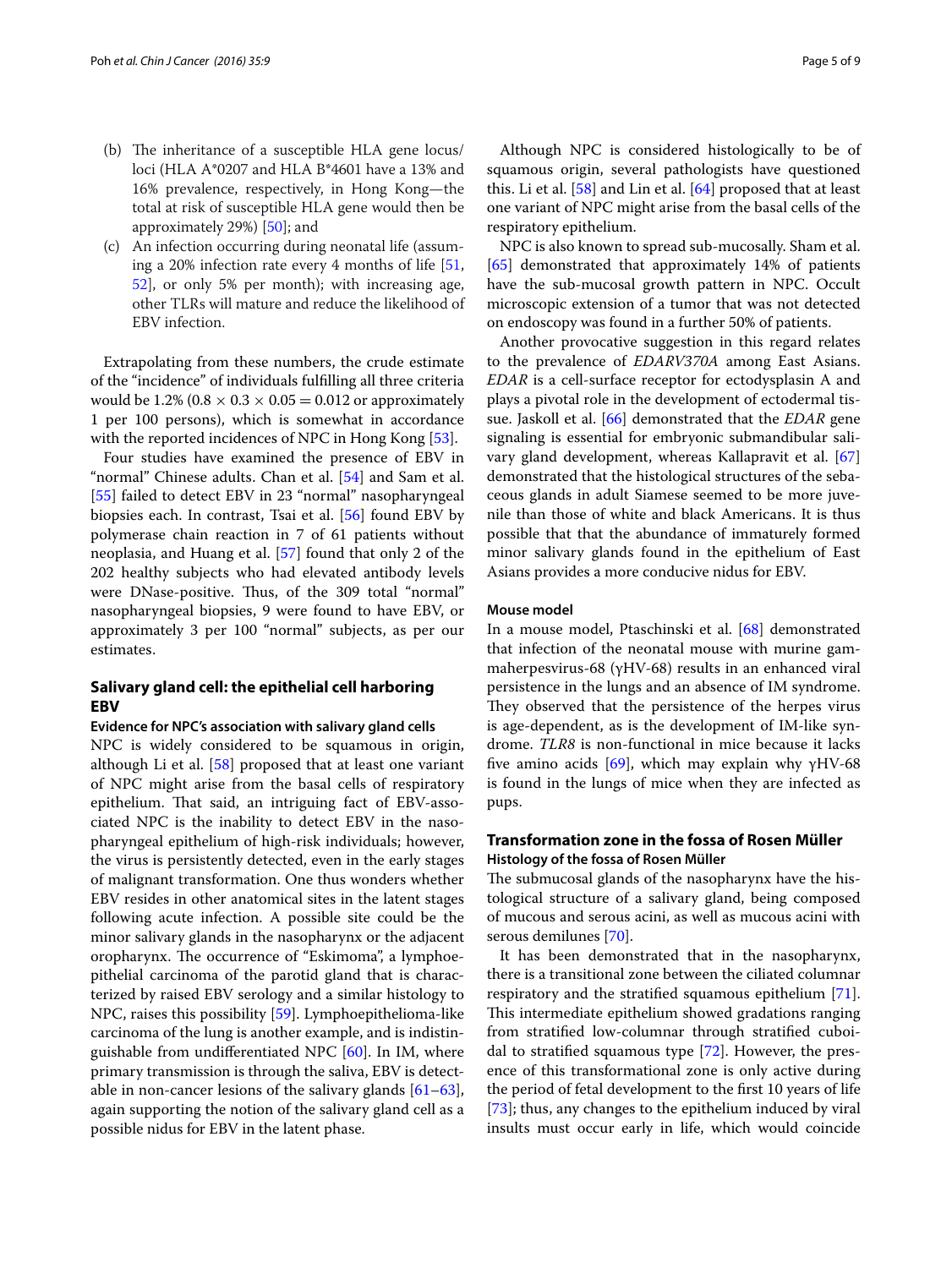with the period when *TLR8* is the only active regulator of the host immune response.

The intermediate epithelium appears to be particularly susceptible to oncogenic stimuli. It is therefore no coincidence that the areas of the nasopharynx that are the primary sites of carcinomas are also where the intermediate epithelial cells are found in their greatest numbers [\[74](#page-7-43)].

## **Carcinogenic cascade**

The subsequent development of NPC within the nasopharynx may then follow a "cervical cancer model." Infection with the human papillomavirus (HPV) has been established as the primary process for the development of cervical cancers. At low passage numbers, HPV-immortalized cells are non-tumorigenic. They can undergo malignant progression after extended growth and exposure to carcinogens or when additional oncogenes are expressed. Similarly, the progression of highrisk HPV-positive cervical lesions is a protracted process that occurs at a low frequency and requires the acquisition of host genetic and epigenetic mutations [[75\]](#page-7-44). These changes exist primarily at the transformation zone, a region where metaplastic squamous cells are detected in otherwise columnar epithelial-lined endo-cervical glands. Women usually contract HPV between their late teenage years and early 30s, when the transformation zone is the largest, but there is a long latency to the onset of cervical cancer (peak incidence at 45 years of age) [[76–](#page-7-45)[78](#page-8-0)].

We postulate that NPC carcinogenesis follows a similar model. Neonatal transmission of EBV infects the nasopharyngeal epithelium with resultant latency in the basal epithelium (salivary gland cells) during the developmental period of the transformational zone. Entry of the virus into the epithelial cells may perhaps be mediated in this case by integrin β6 [[78\]](#page-8-0). Exposure to subsequent carcinogenic insults triggers the carcinogenic cascade that takes years for the eventual malignant transformation to NPC.

## **Testing the hypothesis**

Methods that can be used to investigate this hypothesis include the following:

- 1. Histology and pathology of the fossa of Rosen Müller
	- Study the temporal changes that occurred in the fossa of Rosen Müller (1) from autopsy studies of patients in highly endemic regions who died of other causes; (2) from biopsies taken during surgery for other non-NPC otolaryngological conditions in patients in highly endemic NPC regions; and (3) from biopsies from subjects in NPC screening studies who manifested different

combinations of EBV serological and EBV DNA titers.

- 2. Mouse models
	- Compare the effects of γHV-68 infection in the pups of wild type (BALB/c) [[68\]](#page-7-37), *EDAR370A* transgenic mice [\[79\]](#page-8-1), and *TLR8* transgenic mice [\[80](#page-8-2)] (the mouse and human nasopharynx are comparatively similar in terms of the epithelium, the presence of an intermediate zone, and the presence of sero-mucinous glands in the submucosa [\[81\]](#page-8-3). *TLR8* is non-functional in mice because it lacks five amino acids [\[71\]](#page-7-40), which might explain why γHV-68 is found in the lungs of mice when they are infected as pups).
	- Expose γHV-68-infected mice (wild-type, *EDAR370A*, and *TLR8* transgenic) to chronic chemical carcinogens.
	- Expose γHV-68-infected rats (infected during neonatal period) to chronic chemical carcinogens [[82](#page-8-4), [83\]](#page-8-5).
- 3. HLA haplotype
	- Determine the HLA haplotype of a reasonable size cohort of NPC patients.
- 4. Large animal models
	- Use lymphocryptovirus (LCV) and TLR8 antagonists to mimic early neonatal EBV infection in neonatal rhesus monkeys.
	- Test neonatal EBV vaccination strategies.
- 5. EBV vaccination
	- Perform large-scale, population-based, case– control study of EBV vaccine in neonates, with long-term follow-up for NPC patients (currently, the only clinically available prophylactic EBV vaccine is gp350, which has only demonstrated efficacy for the reduction of the rate of IM, but not virus infection).

## **Conclusions**

The mechanism and hypothesis set forth in this paper offer a convenient explanation for many of the enigmatic characteristics of this peculiar cancer, addressing the following points:

- 1. The predominant Southeast Asian distribution: the *TLR8* polymorphism is an East Asian signature, and the HLA haplotypes associated with it are South Chinese and Southeast Asian haplotypes;
- 2. The apparent increased susceptibility in certain families and the presence of multiple cases of NPC in some extended families: families with index cases would already have the appropriate *TLR8* and HLA present and are most likely to be subjected to the same practices and environmental insults, which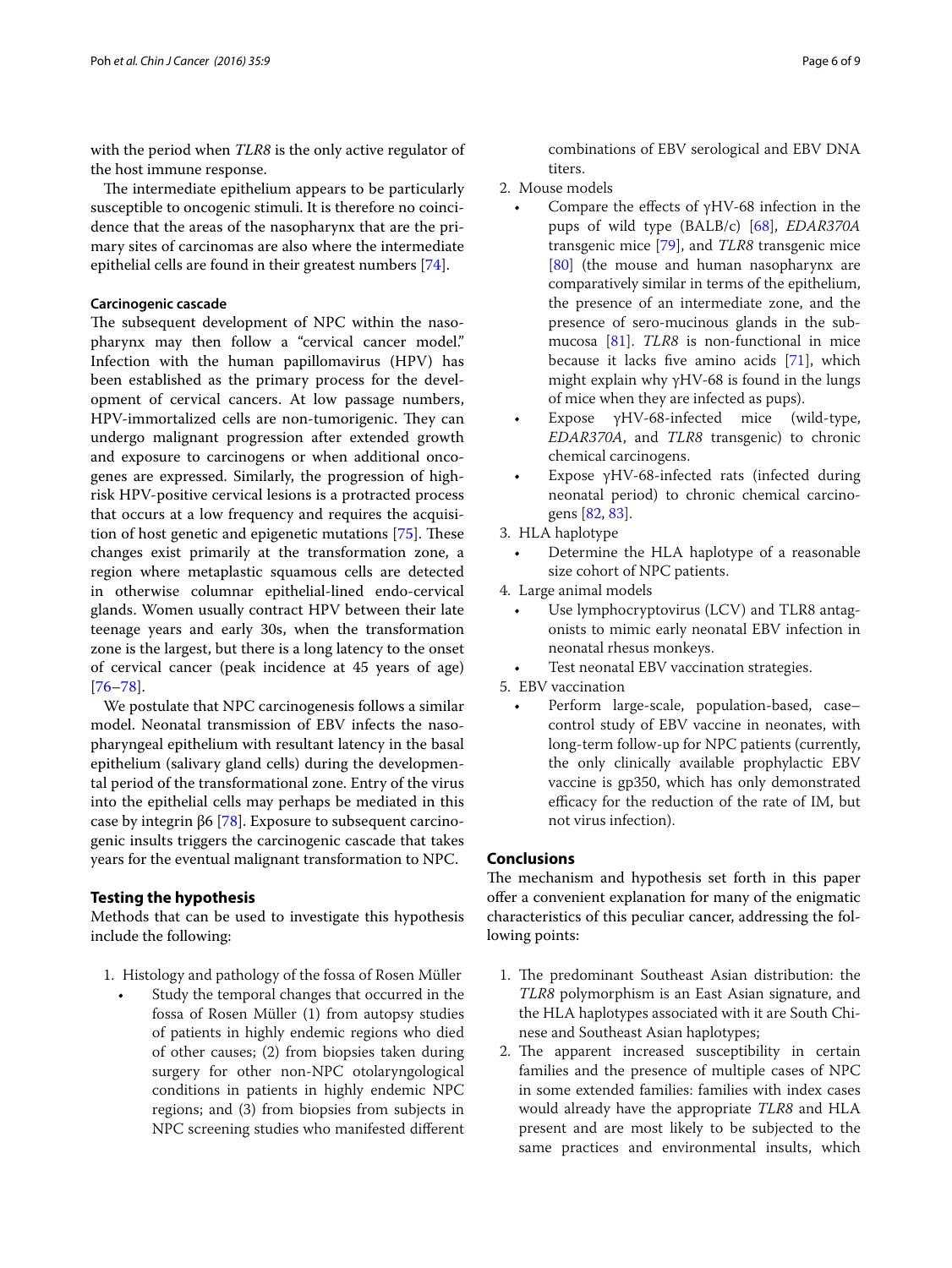would predispose them to "chronic EBV infection" and carcinogenesis;

- 3. The apparent absence of EBV in "normal" nasopharyngeal biopsies: our hypothesis proposes that the virus will only be found when all three factors in our "3-hit" hypothesis are present or, alternatively, when other anatomical sites are the potential nidus for EBV in the latent phase, thus explaining the lack of EBV in the "normal" individuals sampled;
- 4. Circumstantial evidence for "chronic EBV infection" occurring early in life;
- 5. The unique role of the East Asian phenotype and EBV-related conditions; and
- 6. The decreasing incidence of NPC in HK and Singapore, and the corresponding increase in incidence in early HL in the same cities, as explained by the acquiring of the chronic EBV infection later in life as a result of improved socioeconomic factors.

In addition, the HPV "cervical cancer" model provides a mechanism that ties in the factors noted above to the proposed carcinogenesis cascade, thus completing the picture further.

Some suggested means to test this hypothesis include in-depth temporal histological and pathologic studies of the fossa of Rosen Müller; the use of mouse (and rat) models—exposing them to γHV-68 followed by chemical carcinogens; the determination of the HLA haplotype of NPC patients, and using large animal models to test a neonatal EBV vaccination strategy. Vaccination strategies may ultimately reduce the incidence of this cancer in endemic areas.

#### **Authors' contributions**

All of the authors conceived and wrote the paper. All authors read and approved the final manuscript.

#### **Author details**

<sup>1</sup> Division of Radiation Oncology, National Cancer Centre, 11 Hospital Drive, Singapore 169610, Singapore.<sup>2</sup> Duke-NUS Graduate Medical School, Singapore 169857, Singapore.

#### **Competing interests**

The authors declare that they have no competing interests.

Received: 9 June 2015 Accepted: 28 July 2015 Published online: 06 January 2016

#### **References**

- <span id="page-6-0"></span>Chua ML, Wee JT, Hui EP, Chan AT. Nasopharyngeal carcinoma. Lancet. 2015. pii: S0140-6736(15)00055-0. **(Epub ahead of print)**.
- <span id="page-6-1"></span>2. Young LS, Dawson CW. Epstein–Barr virus and nasopharyngeal carcinoma. Chin J Cancer. 2014;33(12):581–90.
- <span id="page-6-2"></span>3. Ho JHC, Huang DP, Fong YY. Salted fish and nasopharyngeal carcinoma in southern Chinese. Lancet. 1978;2(8090):626.
- <span id="page-6-3"></span>Yuan JM, Wang XL, Xiang YB, Gao YT, Ross RK, Yu MC. Preserved foods in relation to risk of nasopharyngeal carcinoma in Shanghai, China. Int J Cancer. 2000;85(3):358–63.
- <span id="page-6-4"></span>5. Hu SP, Day NE, Li DR, Luben RN, Cai KL, Ou-Yang T, et al. Further evidence for an HLA-related recessive mutation in nasopharyngeal carcinoma among the Chinese. Br J Cancer. 2005;92(5):967–70.
- <span id="page-6-5"></span>6. Lu CC, Chen JC, Tsai ST, Jin YT, Tsai JC, Chan SH, et al. Nasopharyngeal carcinoma-susceptibility locus is localized to a 132 kb segment containing HLA-A using high-resolution microsatellite mapping. Int J Cancer. 2005;115(5):742–6.
- <span id="page-6-6"></span>7. Wee J, Nei WL, Yeoh KW, Yeo RM, Loong SL, Qian CN. Why are East Asians more susceptible to several infection-associated cancers (carcinomas of the nasopharynx, stomach, liver, adenocarcinoma of the lung, nasal NK/Tcell lymphomas)? Med Hypotheses. 2012;79(6):833–42.
- <span id="page-6-7"></span>8. Wee JT, Ha TC, Loong SL, Qian CN. Is nasopharyngeal cancer really a "Cantonese cancer"? Chin J Cancer. 2010;29(5):517–26.
- <span id="page-6-8"></span>9. Epstein MA, Achong BG, Barr YM. Virus particles in cultured lymphoblasts from Burkitt's Lymphoma. Lancet. 1964;1(7335):702–3.
- <span id="page-6-9"></span>10. Hsu JL, Glaser SL. Epstein–Barr virus-associated malignancies: epidemiologic patterns and etiologic implications. Crit Rev Oncol Hematol. 2000;34(1):27–53.
- <span id="page-6-10"></span>11. Ponsonby AL, van der Mei I, Dwyer T, Blizzard L, Taylor B, Kemp A, et al. Exposure to infant siblings during early life and risk of multiple sclerosis. JAMA. 2005;293(4):463–9.
- <span id="page-6-11"></span>12. Henle W, Henle G. Epidemiologic aspects of Epstein–Barr virus (EBV) associated diseases. Ann N Y Acad Sci. 1980;354:326–31.
- <span id="page-6-12"></span>13. Hjalgrim H. On the aetiology of Hodgkin lymphoma. Dan Med J. 2012;59(7):B4485.
- <span id="page-6-13"></span>14. Hjalgrim H, Seow A, Rostgaard K, Friborg J. Changing patterns of Hodgkin lymphoma incidence in Singapore. Int J Cancer. 2008;123(3):716–9. doi:[10.1002/ijc.23504.](http://dx.doi.org/10.1002/ijc.23504)
- <span id="page-6-14"></span>15. Cheng PL, Eng HL, Chou MH, You HL, Lin TM. Genetic polymorphisms of viral infection-associated Toll-like receptors in Chinese population. Transl Res. 2007;150(5):311–8.
- 16. Geser A, Charnay N, Day NE, de-The G, Ho HC. Environmental factors in the etiology of nasopharyngeal carcinoma: report on a case–control study in Hong Kong. IARC Sci Publ. 1978;(20):213–29.
- 17. Shanmugaratnam K, Tye CY, Goh EH, Chia KB. Etiological factors in nasopharyngeal carcinoma: a hospital-based, retrospective, case–control, questionnaire study. IARC Sci Publ. 1978;20:199–212.
- 18. Yuan JM, Wang XL, Xiang YB, Gao YT, Ross RK, Yu MC. Non-dietary risk factors for nasopharyngeal carcinoma in Shanghai, China. Int J Cancer. 2000;85(3):364–9.
- 19. Ekburanawat W, Ekpanyaskul C, Brennan P, Kanka C, Tepsuwan K, Temiyastith S, et al. Evaluation of non-viral risk factors for nasopharyngeal carcinoma in Thailand: results from a case–control study. Asian Pac J Cancer Prev. 2010;11(4):929–32.
- <span id="page-6-15"></span>20. Chelleng PK, Narain K, Das HK, Chetia M, Mahanta J. Risk factors for cancer nasopharynx: a case–control study from Nagaland, India. Natl Med J India. 2000;13(1):6–8.
- <span id="page-6-16"></span>21. Huang CC, Chang PH, Lee TJ, Chuang CC, Chang JT. Preirradiation sinus mucosal disease in patients with nasopharyngeal carcinoma. Am J Otolaryngol. 2009;30(5):300–4.
- <span id="page-6-17"></span>22. Hung SH, Chen PY, Lin HC, Ting J, Chung SD. Association of rhinosinusitis with nasopharyngeal carcinoma: a population-based study. Laryngoscope. 2014;124(7):1515–20.
- 23. Tsou YA, Lin CC, Tai CJ, Tsai MH, Tsai TC, Chen CM. Chronic rhinosinusitis and the risk of nasopharyngeal cancer in a Taiwanese health study. Am J Rhinol Allergy. 2014;28(4):168–72.
- <span id="page-6-18"></span>24. Chung SD, Wu CS, Lin HC, Hung SH. Association between allergic rhinitis and nasopharyngeal carcinoma: a population-based study. Laryngoscope. 2013;124(8):1744–9. doi[:10.1002/lary.24532](http://dx.doi.org/10.1002/lary.24532).
- <span id="page-6-19"></span>25. Lin KT, Huang WY, Lin CC, Jen YM, Lin CS, Lo CH, et al. Subsequent risk of nasopharyngeal carcinoma among patients with allergic rhinitis: a nationwide population-based cohort study. Head Neck. 2015;37(3):413–7.
- <span id="page-6-20"></span>26. Toffel PH, Christensen J. Epstein–Barr virus-mild acquired immune deficiency syndrome (EBV-MAIDS) in postsurgical sinusitis. Am J Rhinol. 2002;16(6):291–5.
- <span id="page-6-21"></span>27. Costa C, Garzaro M, Boggio V, Sidoti F, Simeone S, Raimondo L, et al. Detection of herpesviruses 1-6 and community-acquired respiratory viruses in patients with chronic rhinosinusitis with nasal polyposis. Intervirology. 2014;57(2):101–5. doi:[10.1159/000358880.](http://dx.doi.org/10.1159/000358880)
- <span id="page-6-22"></span>28. Hulse KE, Norton JE, Suh L, Zhong Q, Mahdavinia M, Simon P, et al. Chronic rhinosinusitis with nasal polyps is characterized by B-cell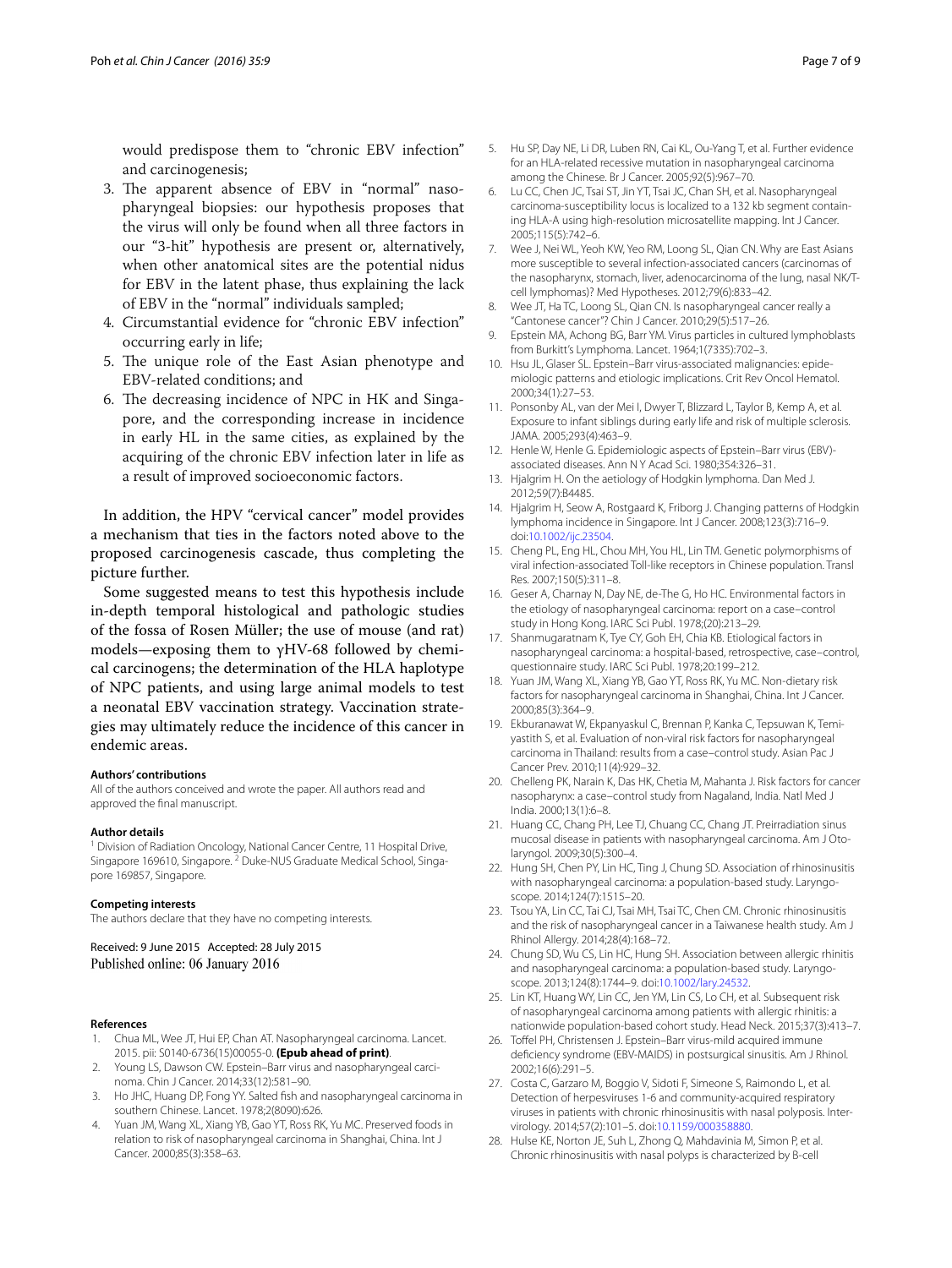inflammation and EBV-induced protein 2 expression. J Allergy Clin Immunol. 2013;131(4):1075–83.

- <span id="page-7-0"></span>29. Ishitoya J, Sakuma Y, Tsukuda M. Eosinophilic chronic rhinosinusitis in Japan. Allergol Int. 2010;59(3):239–45. doi:[10.2332/allergolint.10-RAI-0231](http://dx.doi.org/10.2332/allergolint.10-RAI-0231).
- <span id="page-7-1"></span>30. Zhang N, Van Zele T, Perez-Novo C, Van Bruaene N, Holtappels G, DeRuyck N, et al. Different types of T-effector cells orchestrate mucosal inflammation in chronic sinus disease. J Allergy Clin Immunol. 2008;122(5):961–8.
- <span id="page-7-2"></span>31. Hao J, Pang YT, Wang DY. Diffuse mucosal inflammation in nasal polyps and adjacent middle turbinate. Otolaryngol Head Neck Surg. 2006;134(2):267–75.
- <span id="page-7-3"></span>32. Rickinson AB. Co-infections, inflammation and oncogenesis: future directions for EBV research. Semin Cancer Biol. 2014;26:99–115.
- <span id="page-7-4"></span>33. Rakoff-Nahoum S, Medzhitov R. Toll-like receptors and cancer. Nat Rev Cancer. 2009;9(1):57–63.
- <span id="page-7-5"></span>34. Hu SP, Day NE, Li DR, Luben RN, Cai KL, Ou-Yang T, et al. Further evidence for an HLA-related recessive mutation in nasopharyngeal carcinoma among the Chinese. Br J Cancer. 2005;92(5):967–70.
- <span id="page-7-6"></span>35. Levy O, Zarember KA, Roy RM, Cywes C, Godowski PJ, Wessels MR. Selective impairment of TLR-mediated innate immunity in human newborns: neonatal blood plasma reduces monocyte TNF-alpha induction by bacterial lipopeptides, lipopolysaccharide, and imiquimod, but preserves the response to R-848. J Immunol. 2004;173(7):4627–34.
- <span id="page-7-7"></span>36. Henle W, Henle G. Epidemiologic aspects of Epstein–Barr virus (EBV) associated diseases. Ann N Y Acad Sci. 1980;354:326–31.
- <span id="page-7-8"></span>37. Henle W, Henle G. Seroepidemiology of the virus. In: Epstein MA, Achong BG, editors. The Epstein–Barr virus. Berlin: Springer Verlaghe; 1979. p. 61–78.
- 38. Biggar RJ, Henle W, Fleisher G, Böcker J, Lennette ET, Henle G. Primary Epstein–Barr virus infections in African infants. I. decline of maternal antibodies and time of infection. Int J Cancer. 1978;22(3):239–43.
- <span id="page-7-9"></span>39. Fleisher G, Henle W, Henle G, Lennette T, Biggar J. Primary Epstein–Barr virus infection in American infants: clinical and serological observations. Inf Dis. 1979;139(5):553–8.
- <span id="page-7-10"></span>40. Melbye M, Ebbesen P, Levine PH, Bennike T. Early primary infection and high Epstein–Barr virus antibody titers in Greenland Eskimos at high risk for nasopharyngeal carcinoma. Int J Cancer. 1984;34(5):619–23.
- <span id="page-7-11"></span>41. Apple R, Ehrlich H. HLA class II genes: structure and diversity. In: Browning MJ, McMichael AJ, editors. HLA and MHC: genes, molecules and function. Oxford: BIOS Scientific; 1996. p. 100.
- <span id="page-7-12"></span>42. Simons MJ, Wee GB, Day NE, Morris PJ, Shanmugaratnam K, De-Thé GB. Immunogenetic aspects of nasopharyngeal carcinoma: I. differences in HL-A antigen profiles between patients and control groups. Int J Cancer. 1974;13(1):122–34.
- <span id="page-7-13"></span>43. Lu CC, Chen JC, Jin YT, Yang HB, Chan SH, Tsai ST. Genetic susceptibility to nasopharyngeal carcinoma within the HLA-A locus in Taiwanese. Int J Cancer. 2003;103(6):745–51.
- <span id="page-7-14"></span>44. Chan SH, Day NE, Kunaratnam N, Chia KB, Simons MJ. HLA and nasopharyngeal carcinoma in Chinese: a further study. Int J Cancer. 1983;32(2):171–6.
- <span id="page-7-15"></span>45. Hu SP, Luan JA, Li B, Chen JX, Cai KL, Huang LQ, et al. Genetic link between Chaoshan and other Chinese Han populations: evidence from HLA-A and HLA-B allele frequency distribution. Am J Phys Anthropol. 2007;132(1):140–50.
- <span id="page-7-16"></span>46. Di D, Sanchez-Mazas A. Challenging views on the peopling history of East Asia: the story according to HLA markers. Am J Phys Anthropol. 2011;145(1):81–96.
- <span id="page-7-17"></span>47. Hjalgrim H, Rostgaard K, Johnson PC, Lake A, Shield L, Little AM, et al. HLA-A alleles and infectious mononucleosis suggest a critical role for cytotoxic T-cell response in EBV-related Hodgkin lymphoma. Proc Natl Acad Sci USA. 2010;107(14):6400–5.
- <span id="page-7-18"></span>48. Brennan RM, Burrows SR. A mechanism for the HLA-A\*01-associated risk for EBV-positive Hodgkin lymphoma and infectious mononucleosis. Blood. 2008;112(6):2589–90.
- <span id="page-7-19"></span>49. Moran J, Carr M, Waters A, Boyle S, Riordan M, Connell J, et al. Epstein–Barr virus gene expression, human leukocyte antigen alleles and chronic high viral loads in pediatric renal transplant patients. Transplantation. 2011;92(3):328–33.
- <span id="page-7-20"></span>50. Middleton D, Hawkins BR, Williams F, Meenagh A, Moscoso J, Zamora J, et al. HLA class I allele distribution of a Hong Kong Chinese population based on high-resolution PCR-SSOP typing. Tissue Antigens. 2004;63(6):555–61.
- <span id="page-7-21"></span>51. Chan KH, Tam JS, Peiris JS, Seto WH, Ng MH. Epstein–Barr virus (EBV) infection in infancy. J Clin Virol. 2001;21(1):57–62.
- <span id="page-7-22"></span>52. Yadav MS, Malliga N, Ablashi DV. Development of immunity to Epstein– Barr virus in Malaysian children. Microbiologica. 1987;10(1):29–35.
- <span id="page-7-23"></span>53. Hong Kong Cancer Registry. Hong Kong Cancer Stat 2007. Hospital Authority; 2009. Available at: [http://www3.ha.org.hk/cancereg/e\\_can](http://www3.ha.org.hk/cancereg/e_canstat2007.pdf)[stat2007.pdf](http://www3.ha.org.hk/cancereg/e_canstat2007.pdf).
- <span id="page-7-24"></span>54. Chan AS, To KF, Lo KW, Mak KF, Pak W, Chiu B, et al. High frequency of chromosome 3p deletion in histologically normal nasopharyngeal epithelia from southern Chinese. Cancer Res. 2000;60(19):5365–70.
- <span id="page-7-25"></span>55. Sam CK, Brooks LA, Niedobitek G, Young LS, Prasad U, Rickinson AB. Analysis of Epstein–Barr virus infection in nasopharyngeal biopsies from a group at high risk of nasopharyngeal carcinoma. Int J Cancer. 1993;53(6):957–62.
- <span id="page-7-26"></span>56. Tsai ST, Jin YT, Mann RB, Ambinder RF. Epstein–Barr virus detection in nasopharyngeal tissues of patients with suspected nasopharyngeal carcinoma. Cancer. 1998;82(8):1449–53.
- <span id="page-7-27"></span>57. Huang B, Huang D, Wu Q. The examination of EBV-DNase gene fragment in the paraffin-embedded NPC, pre-cancerous and high risk population nasopharyngeal tissues. Zhonghua Zhong Liu Za Zhi. 1998;20(4):251–3 **(in Chinese)**.
- <span id="page-7-28"></span>58. Li Z, Zong YC. Review of the histological classification of nasopharyngeal carcinoma. J Nasopharyng Carcinoma. 2014;1(15):e15. doi:[10.15383/](http://dx.doi.org/10.15383/jnpc.15) inpc.15
- <span id="page-7-29"></span>59. Allen PW. Surgical pathology. In: Van Hasselt A, Gibb AG, editors. Nasopharyngeal carcinoma. Hong Kong: Chinese University Press; 1999. p. 93.
- <span id="page-7-30"></span>60. Ho JC, Wong MP, Lam WK. Lymphoepithelioma-like carcinoma of the lung. Respirology. 2006;11(5):539–45.
- <span id="page-7-31"></span>61. Kim KI, Kim YS, Kim HK, Chae YS, Yoem BW, Kim I. The detection of Epstein–Barr virus in the lesions of salivary glands. Pathol Res Pract. 1999;195:407–12.
- 62. Sixbey JW, Nedrud JG, Raab-Traub N, Hanes RA, Pagano JS. Epstein– Barr virus replication in oropharyngeal epithelial cells. N Engl J Med. 1984;310(19):1225–30.
- <span id="page-7-32"></span>63. Morgan DG, Niederman JC, Miller G, Smith HW, Dowaliby JM. Site of Epstein–Barr virus replication in the oropharynx. Lancet. 1979;2(8153):1154–7.
- <span id="page-7-33"></span>64. Lin HS, Lin CS, Yeh S, Tu SM. Fine structure of nasopharyngeal carcinoma with special reference to the anaplastic type. Cancer. 1969;23(2):390–405.
- <span id="page-7-34"></span>65. Sham JS, Wei WI, Kwan WH, Chan CW, Choi PH, Choy D. Fiberoptic endoscopic examination and biopsy in determining the extent of nasopharyngeal carcinoma. Cancer. 1989;64(9):1838–42.
- <span id="page-7-35"></span>66. Jaskoll T, Zhou YM, Trump G, Melnick M. Ectodysplasin receptor-mediated signaling is essential for embryonic submandibular salivary gland development. Anat Rec A Discov Mol Cell Evol Biol. 2003;271(2):322–31.
- <span id="page-7-36"></span>67. Kallapravit B. Racial, age and regional differences in human sebaceous glands of the head and neck. Am J Phys Anthropol. 1963;21:121–33.
- <span id="page-7-37"></span>68. Ptaschinski C, Rochford R. Infection of neonates with murine gammaherpesvirus 68 results in enhanced viral persistence in lungs and absence of infectious mononucleosis syndrome. J Gen Virol. 2008;89(Pt 5):1114–21.
- <span id="page-7-38"></span>69. Kugelberg E. Innate immunity: making mice more human the TLR8 way. Nat Rev Immunol. 2014;14(1):6.
- <span id="page-7-39"></span>70. Tock EP, Tan NT. A histochemical study of the mucins of the adult human nasopharynx. J Anat. 1969;104(Pt 1):81–92.
- <span id="page-7-40"></span>71. Ali MY. Histology of the human nasopharyngeal mucosa. J Anat. 1965;99(Pt 3):657–72.
- <span id="page-7-41"></span>72. Nakano T. Intermediate epithelium. Kaibogaku Zasshi. 1998;73(2):87–92.
- <span id="page-7-42"></span>73. Tos M. Goblet cells in the developing rhinopharynx and pharynx. Arch Otorhinolaryngol. 1975;209(4):315–24.
- <span id="page-7-43"></span>74. Batsakis JG, Solomon AR, Rice DH. The pathology of head and neck tumors: carcinoma of the nasopharynx, Part 11. Head Neck Surg. 1981;3(6):511–24.
- <span id="page-7-44"></span>75. Moscicki AB, Schiffman M, Kjaer S, Villa LL. Updating the natural history of HPV and anogenital cancer. Vaccine. 2006;24(Suppl 3):S3/42–51.
- <span id="page-7-45"></span>76. Woodman CB, Collins S, Winter H, Bailey A, Ellis J, Prior P, et al. Natural history of cervical human papillomavirus infection in young women: a longitudinal cohort study. Lancet. 2001;357(9271):1831–6.
- 77. Elson DA, Riley RR, Lacey A, Thordarson G, Talamantes FJ, Arbeit JM. Sensitivity of the cervical transformation zone to estrogen-induced squamous carcinogenesis. Cancer Res. 2000;60(5):1267–75.